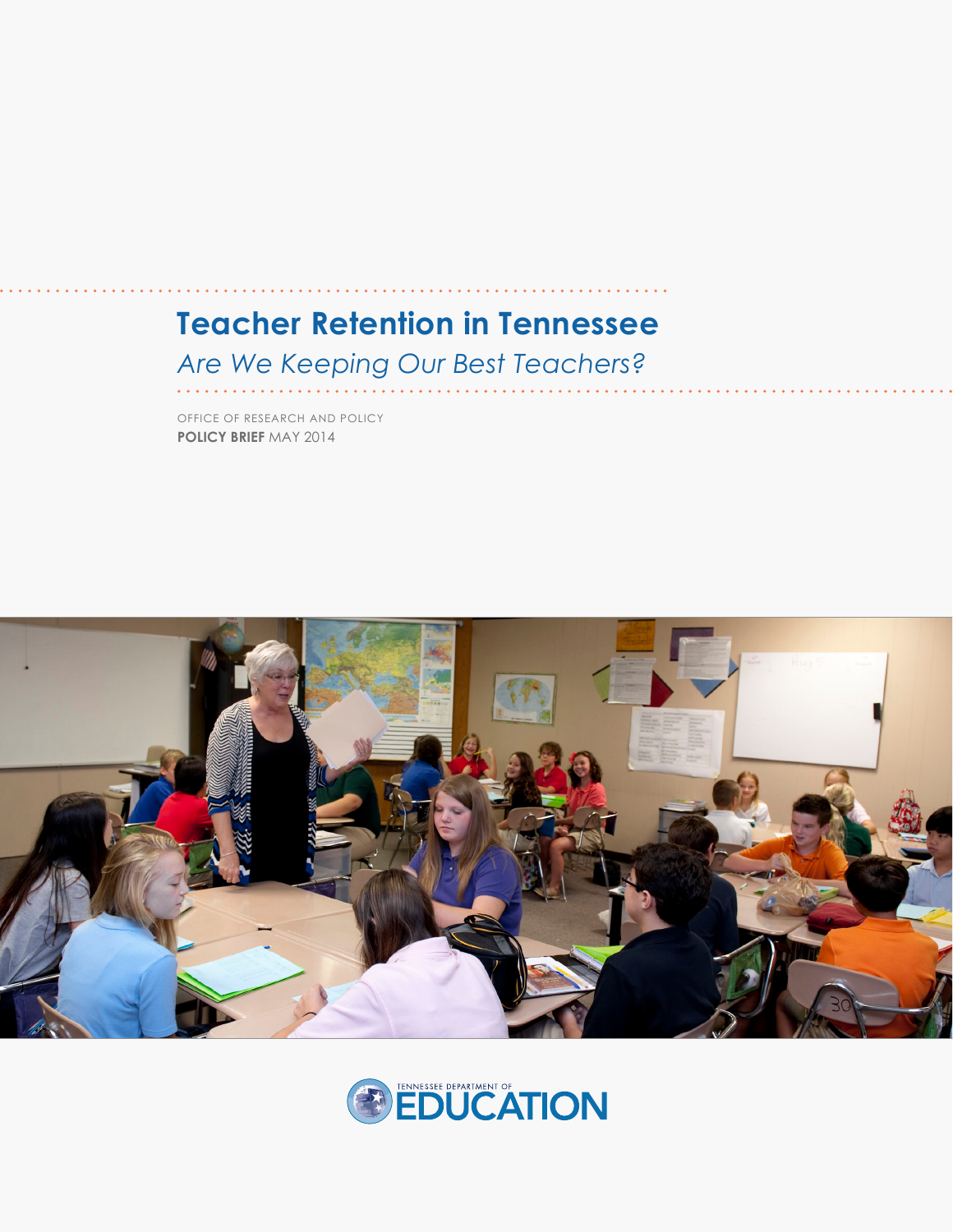# **CONTENTS**

| 1             | <b>Executive Summary</b>                                             |
|---------------|----------------------------------------------------------------------|
| $\mathcal{P}$ | Introduction                                                         |
| 3             | Overall Retention Rates in Tennessee Public Schools                  |
| 5             | <b>Retention Rates and Teacher Effectiveness</b>                     |
| 7             | <b>Variation across Districts</b>                                    |
| 9             | Retention of Highly Effective Teachers and School Working Conditions |
| 10            | Strategies for Increasing Retention of Highly Effective Teachers     |

#### *List of Figures*

| 3       | Figure 1. Overall Retention Rates (2011-12 to 2012-13)                             |
|---------|------------------------------------------------------------------------------------|
| 4       | Figure 2. Retention Rates by Years of Experience                                   |
| 5       | Figure 3. Retention Rate by Overall Level of Effectiveness                         |
| 6       | Figure 4. Retention Rate by Overall Level of Effectiveness (Early Career Teachers) |
| 6       | Figure 5. Retention Rate by Overall Level of Effectiveness (Minority Teachers)     |
|         | Figure 6. Overall Retention Rates by District (All Teachers)                       |
| 8       | Figure 7. District Retention Rates-Level 5 Teachers                                |
| 8       | Figure 8. District Retention Rate Differences by Effectiveness                     |
| $\circ$ | Figure 9. School Working Conditions and Teacher Retention                          |
|         |                                                                                    |

Acknowledgments Tony Pratt and Laura Booker, primary authors

Brad Walker, designer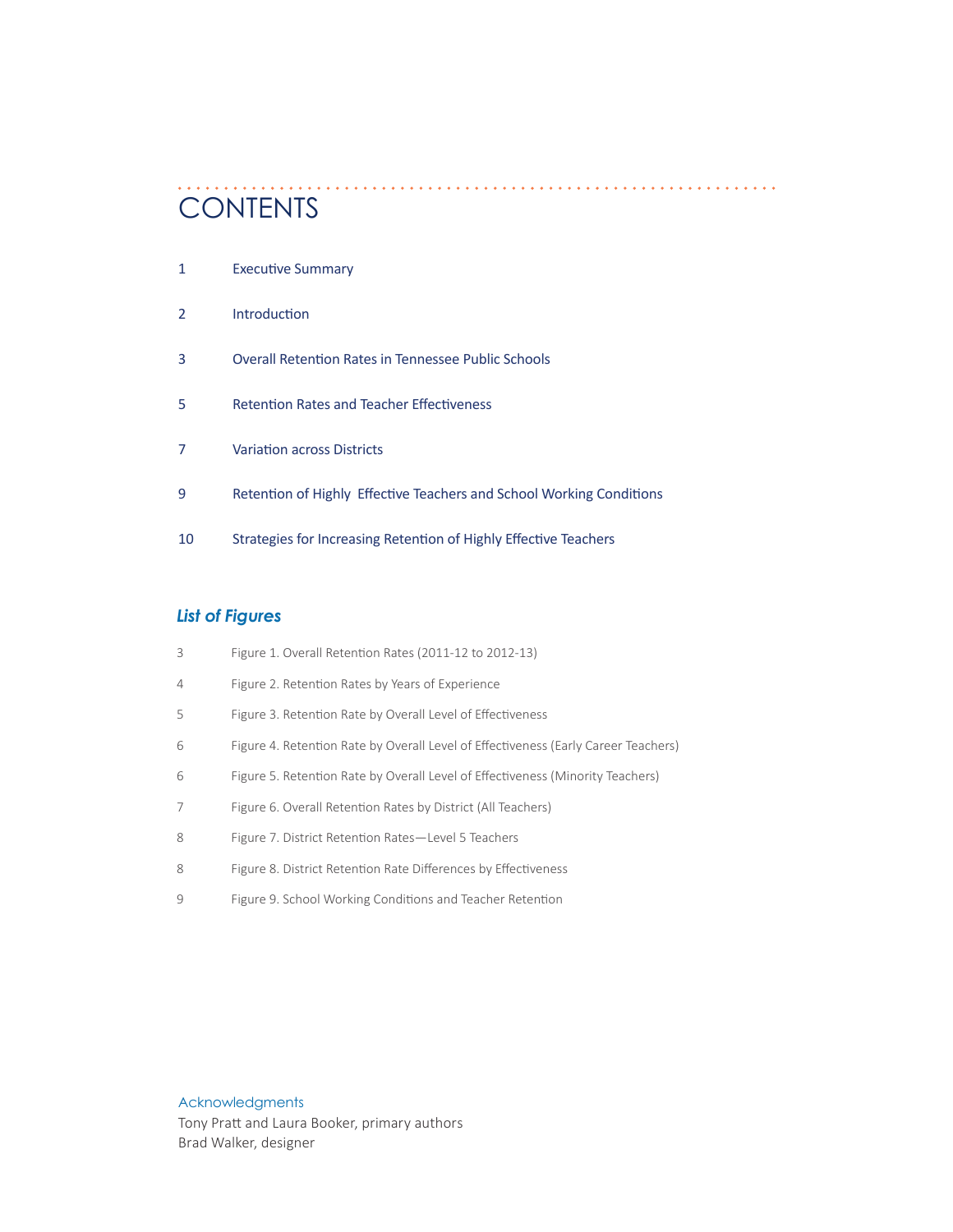#### EXECUTIVE SUMMARY

This report examines the extent to which teacher retention rates in Tennessee schools differ according to teachers' effectiveness and the ways this information might inform strategic retention efforts at the state and district levels. We find promising evidence that improvements in certain working conditions have the potential to improve the retention rates of highly effective teachers.<sup>1</sup>

Through this analysis, we find that:

- Teachers who earn **higher overall teacher evaluation scores** tend to be retained at slightly higher rates than teachers who earn lower overall teacher evaluation scores, although the differences in these rates are not particularly large (page 5).
- **Early career teachers** are slightly less likely to be retained than other teachers. Highly effective early career teachers tend to be retained at slightly higher rates than other early career teachers (page 6).
- **Highly effective minority teachers** are considerably more likely to leave Tennessee public schools than other highly effective teachers (page 6).
- There is **substantial variation across districts** in overall retention rates, retention rates of teachers earning high evaluation scores, and the degree to highly effective teachers are retained at a higher rate than other teachers (page 7).
- **School conditions** such as effective time use and functional teacher evaluation were significantly related to retention rates of highly effective teachers. As a result, strategies aimed at improving these factors have the potential to improve the retention of these teachers (page 9).

<sup>1.</sup> For the purposes of this paper, we use the phrase "highly effective teachers" to refer to those teachers who receive an overall level of effectiveness of Level 4 or Level 5 in Tennessee's multiple measure teacher evaluation system.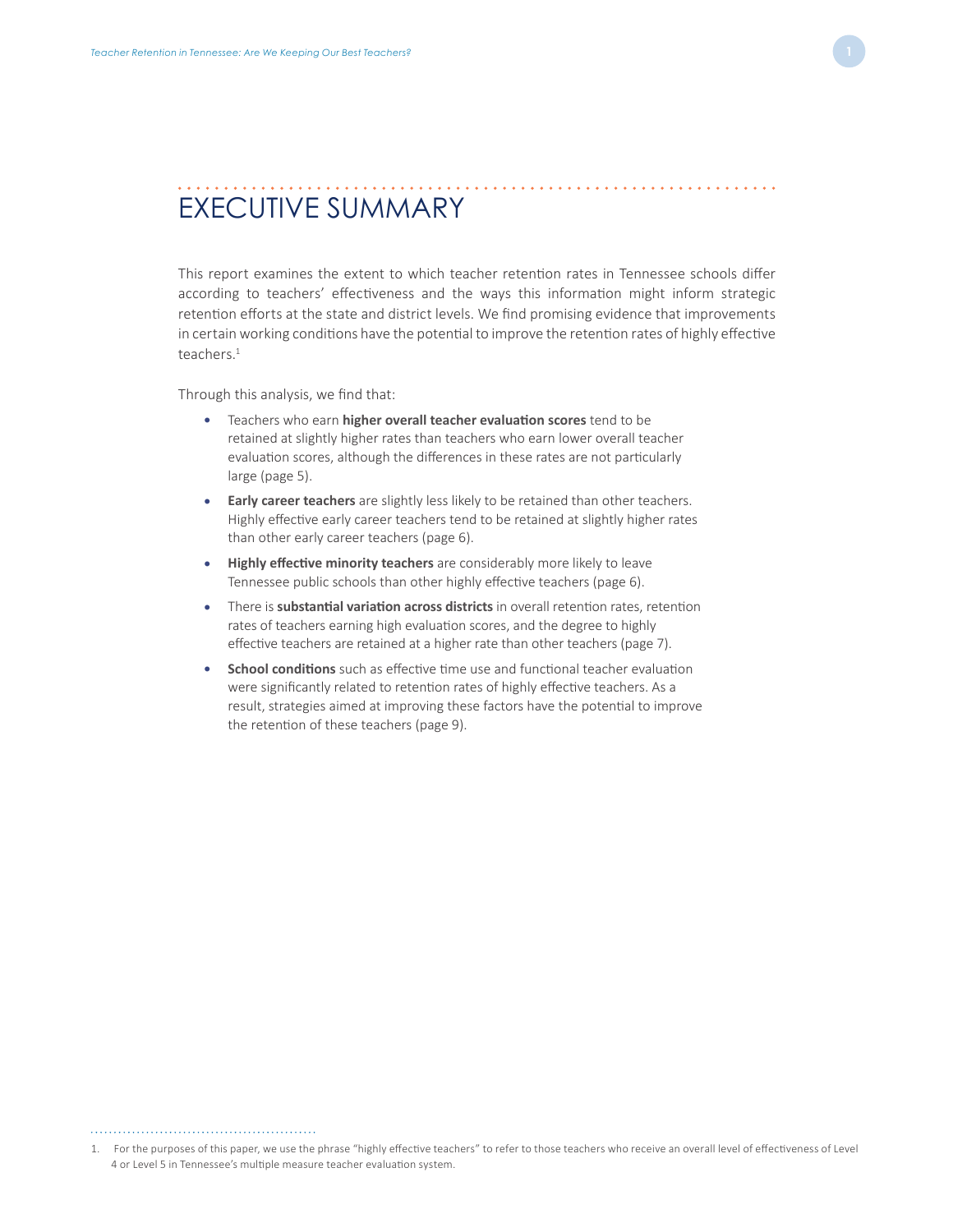## INTRODUCTION

While most teachers in Tennessee remain in their positions for many years, it is also the case that some of the most effective teachers depart each year, either to go teach in a different school, a different district, or sometimes to leave the profession entirely. Not all of these moves are avoidable, but finding ways to retain as many high quality teachers as possible represents a central challenge for all administrators. This brief adds to a substantial body of research on teacher retention by focusing on the relationship between retention rates and teacher effectiveness and the variation across schools and districts in the state of Tennessee.<sup>2</sup> The report addresses the following questions:

- What are the overall retention rates in Tennessee public schools? How does the likelihood that a teacher remains for another year differ by the teachers' years of teaching experience?
- How do retention rates vary according to teachers' overall level of effectiveness derived from Tennessee's multiple measure teacher evaluation system (TEAM)?
- Are highly effective early career and minority teachers retained at similar rates to other highly effective teachers?
- How do overall retention rates and the retention rates of highly effective teachers vary across districts? Does district size help to explain any variation?
- What school-level factors seem to be driving retention, particularly of highly effective teachers?

<sup>2.</sup> Borman, G. D., & Dowling, N. M. (2008). Teacher attrition and retention: A meta-analytic and narrative review of the research. *Review of Educational Research, 78*(3), 367–409; Boyd, D., Grossman, P., Ing, M., Lankford, H., Loeb, S., & Wyckoff, J. (2011). The influence ofschool administrators on teacher retention decisions. *American Educational Research Journal, 48*(2), 303–333; Horng, E. L. (2009). Teacher tradeoffs: Disentangling teachers' preferences for working conditions and student demographics. *American Educational Research Journal, 46*(3), 690–717; Glazerman, S., Loeb, S., Goldhaber, D., Staiger, D., Raudenbush, S., & Whitehurst, G. (2010). *Evaluating teachers: The important role of value-added* (No. 6829). Mathematica Policy Research; Boyd, D., Lankford, H., Loeb, S., Ronfeldt, M., & Wyckoff, J. (2011). The role of teacher quality in retention and hiring: Using applications to transfer to uncover preferences of teachers and schools. *Journal of Policy Analysis and Management, 30*(1), 88-110; Goldhaber, D., Gross, B., & Player, D. (2011). Teacher career paths, teacher quality, and persistence in the classroom: Are public schools keeping their best?. *Journal of Policy Analysis and Management, 30*(1), 57-87; Jacob, A., Vidyarthi, E., & Carroll, K. (2012). The irreplaceables: Understanding the real retention crisis in America's urban schools. *TNTP*.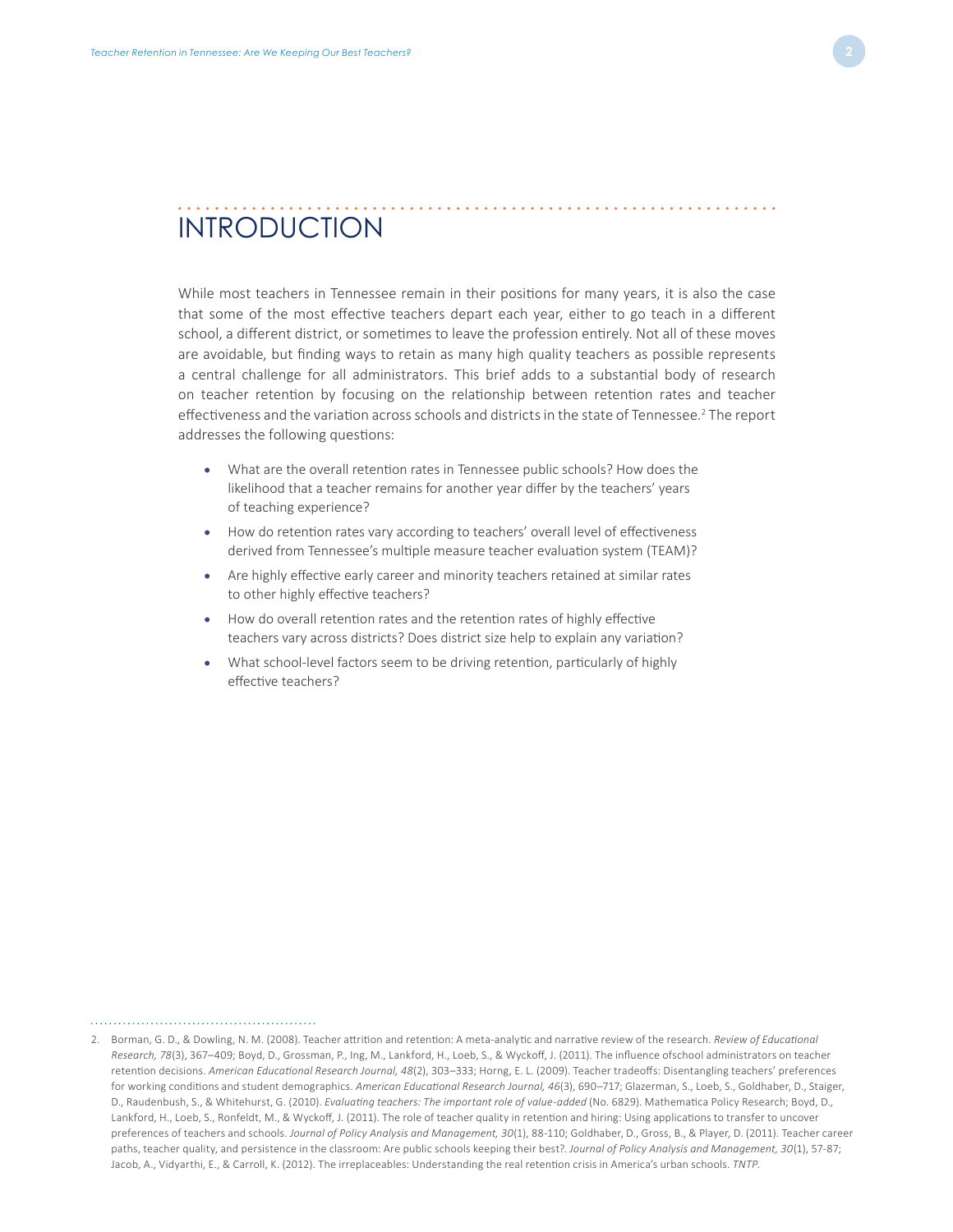## OVERALL TEACHER RETENTION RATES IN TENNESSEE PUBLIC SCHOOLS

All data in this paper examine whether teachers in Tennessee public schools during the 2011-12 school year (the first year of implementation of the TEAM evaluation system) were retained in the 2012-13 school year.<sup>3</sup> For the purposes of this paper, retention is defined broadly as continuing to teach in the 2012-13 school year in Tennessee public schools. All teachers who taught in Tennessee public schools in the 2011-12 school year had four potential retention outcomes in the 2012-13 school year:

- 1. Retained—taught in the same school
- 2. Retained—taught in the same district
- 3. Retained—taught in a different district
- 4. Not retained—did not teach in Tennessee public schools

Figure 1 shows the percent of teachers retained within the same school, within the same district, and within Tennessee public schools. This figure illustrates that **while 92 percent of teachers continued to teach in Tennessee schools, about 10 percent of teachers taught at a different Tennessee school in the 2012-13 school year.** Results from the 2008-09 Teacher Follow-up Survey found that 84.5% of teachers across the United States were retained in the same school.



3. While future analyses could include retention data from multiple years, including from the 2012-13 school year to the 2013-14 school year, we chose to examine a single year of data in order to produce an initial report in a timely manner and to use the data that we believed to be most accurate about teachers' placements from year to year. Due to data quality issues, teachers in Memphis City Schools are not included in this analysis.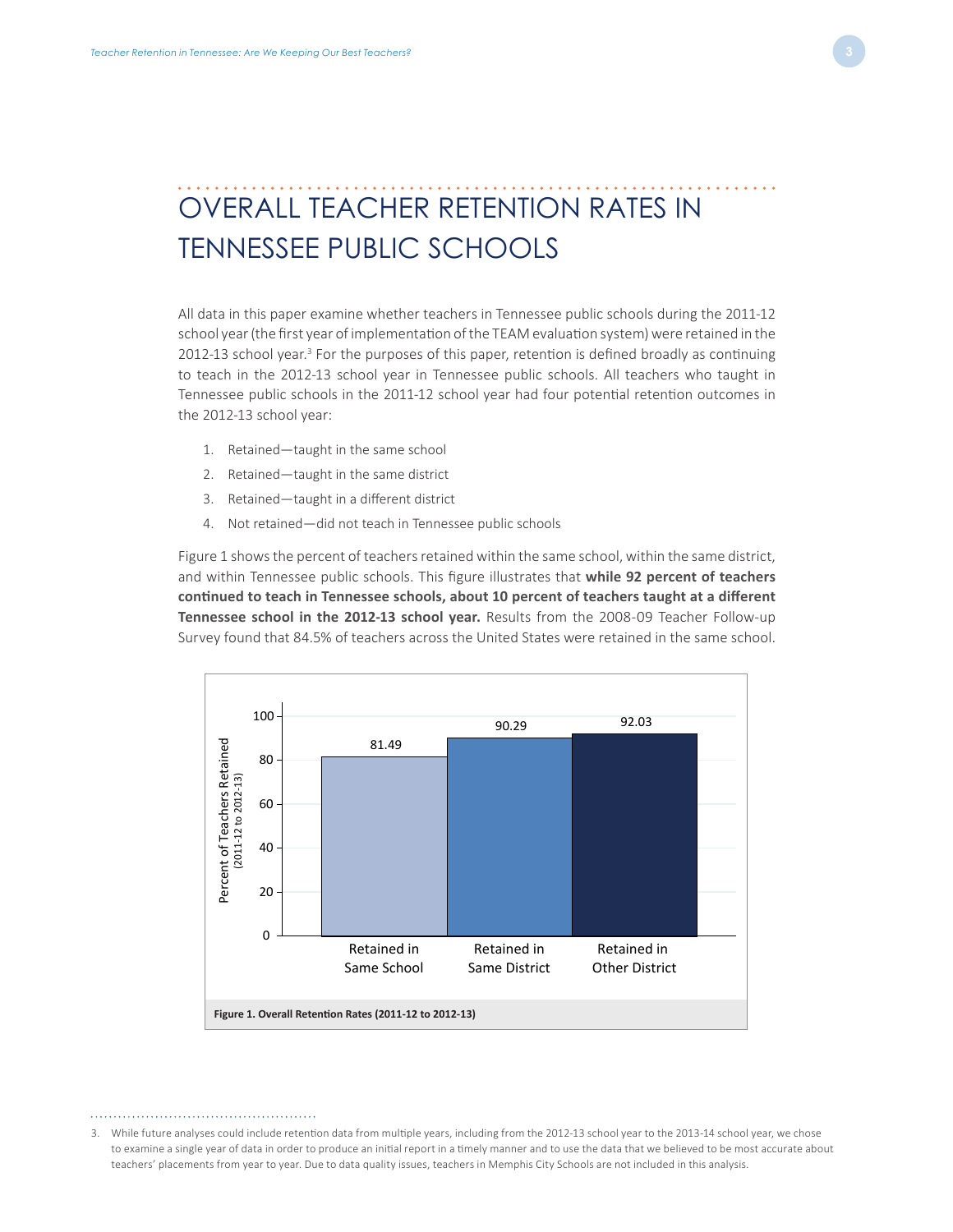As expected, early and late career teachers were retained at lower rates than mid-career teachers. Figure 2 displays retention rates by the teacher's prior years of experience. The height of the dark blue bar represents the percent of teachers retained within the same school, the height of the medium blue bar represents the percent of teachers who moved to a different school within a same district, and the height of the light blue bar represents the percent of teachers who moved to a different district. The overall height of each bar represents the percent of teachers who were retained in Tennessee public schools. **While teachers at all experience levels sometimes moved to different schools within the same district, early career teachers were the most likely to move across districts.**

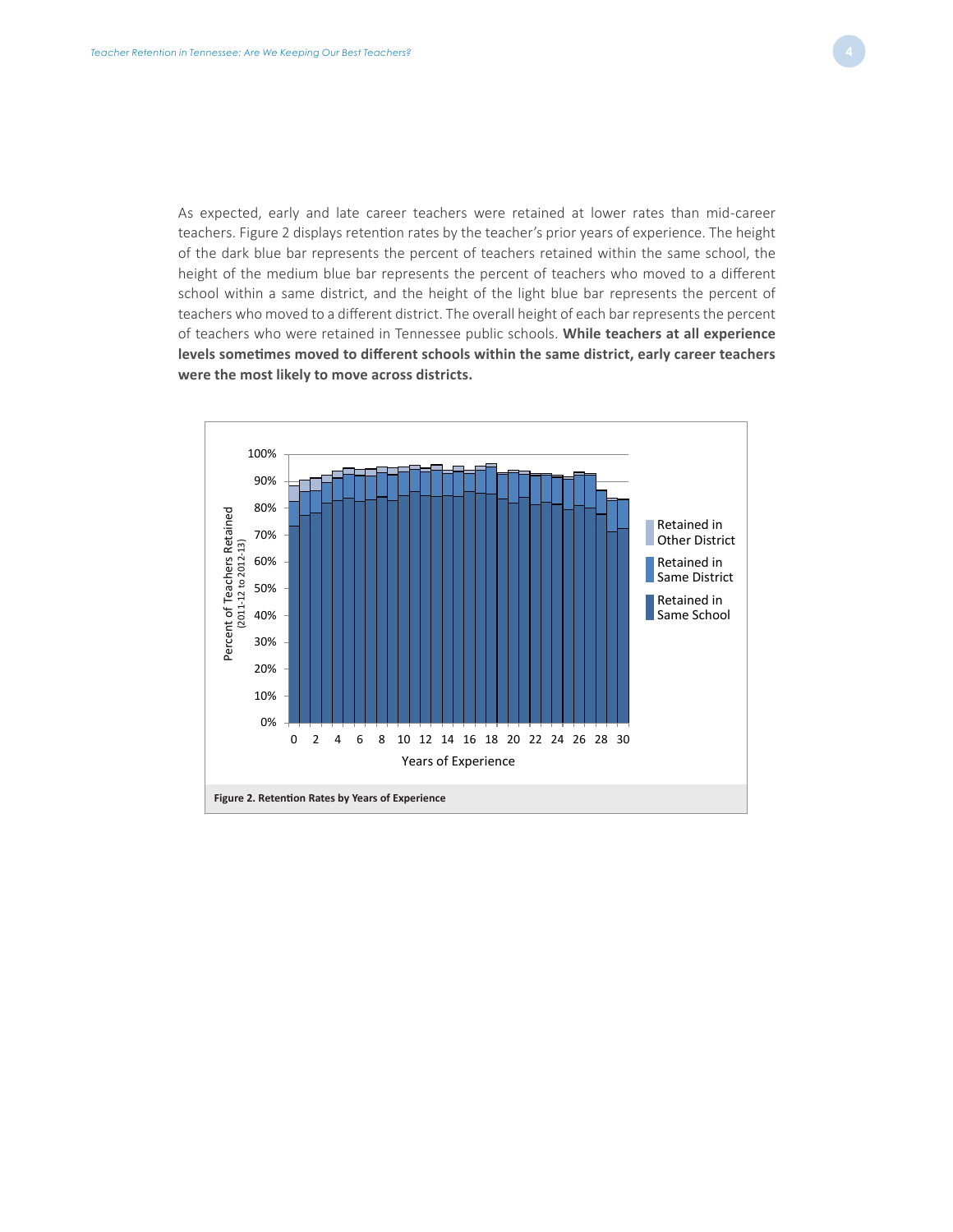# RETENTION RATES AND TEACHER **EFFECTIVENESS**

In the 2011-12 school year, Tennessee began implementation of the multiple component TEAM teacher evaluation system. TEAM includes observation scores from multiple observations, growth scores, and achievement measure scores; these components are combined to arrive at an overall level of effectiveness of Level 1, 2, 3, 4, or 5. This section of the paper seeks to examine whether teachers who received higher overall levels of effectiveness were retained at different rates than teachers who received lower overall levels of effectiveness. In the remainder of this paper we refer to teachers earning the highest two levels—Level 4 or Level 5—as highly effective teachers.

Figure 3 displays retention rates for teachers by overall level of effectiveness. Highly effective teachers—those who earned a score of Level 4 or Level 5—tended to be retained at a higher rate than teachers who earned a score of Level 1, 2, or 3. The difference between the retention rates of teachers who earned a score of Level 3, 4, or 5, however, was largely negligible. One interpretation for this result is that teachers who performed at or above expectations were retained at a similar rate and that rate exceeded the retention rate of teachers performing below expectations. Overall, the state lost 1,253 teachers who earned a score of Level 5 in 2011-12.

Teachers who performed at level 3, 4, or 5 were retained at a similar rate and that rate exceeded the retention rate of teachers performing below expectations.

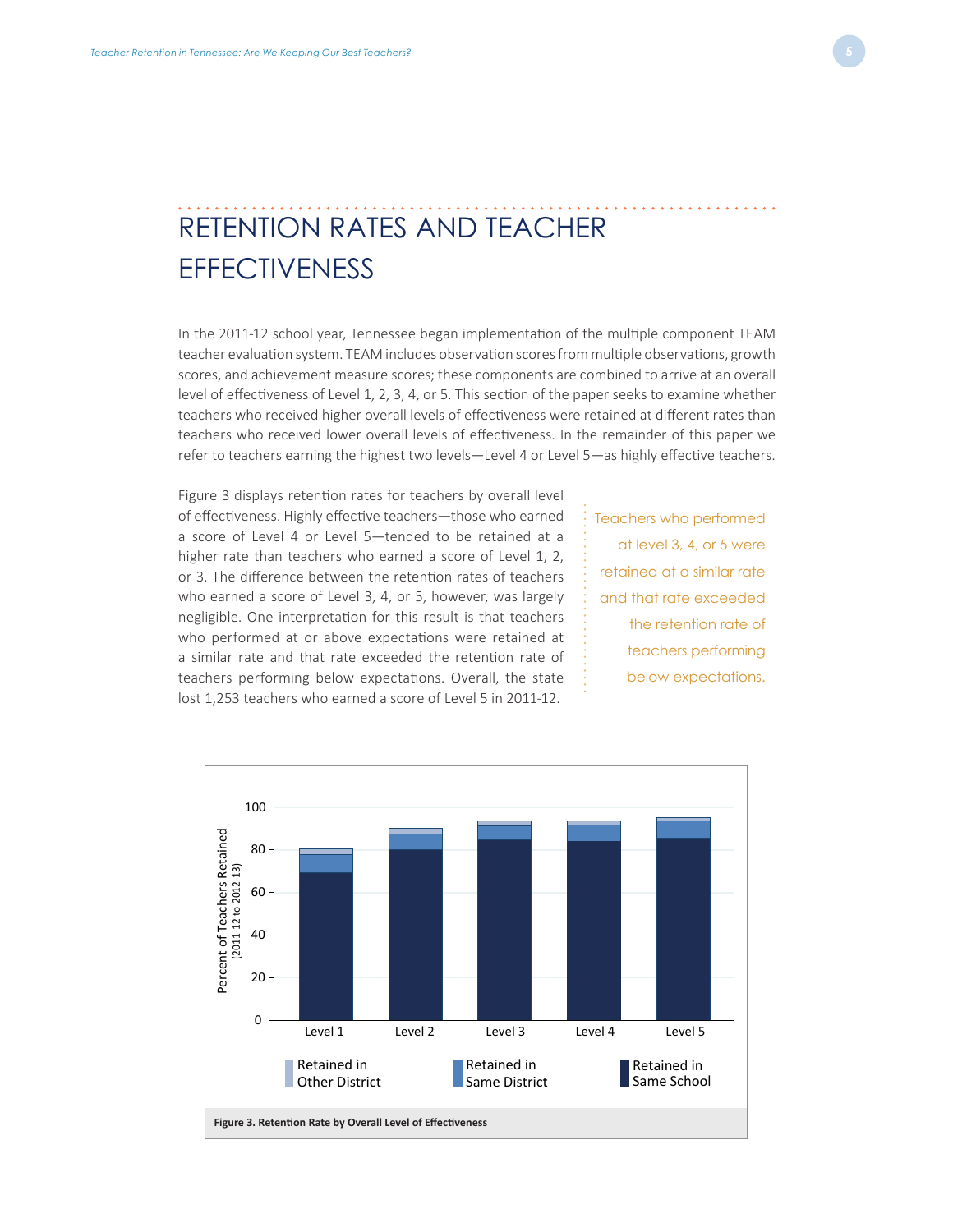Figure 4 displays the same information for teachers who were in their first, second, or third year of teaching during the 2011-12 school year. While the trends are similar to those observed for all teachers, **early career teachers are retained at lower rates across the board and highly effective early career teachers are more likely to change schools or districts than the typical highly effective teacher.** This suggests that districts and schools could improve their proportion of effective teachers by finding ways to retain highly effective early career teachers at a higher rate. In all, about 500 early career teachers who earned an overall level of effectiveness of 4 or 5 in 2011-12 did not teach in Tennessee in the 2012-13 school year.



Figure 5 illustrates the retention rates of minority teachers according to their overall level of effectiveness. Unlike the trend for all teachers, there is little difference in the overall retention rates of minority teachers who earn Levels 2 through 5. Additionally, over a third of minority teachers who earn a Level 5 switched schools between years. The retention rate of Level 5 minority teachers within Tennessee public schools (90.4 percent) lags behind the overall retention rate of Level 5 teachers (95.2 percent) and even the retention rate of early career Level 5 teachers (93.4 percent). **Strategies should be considered to improve the retention of minority teachers generally, but especially those who prove to be highly effective.** 

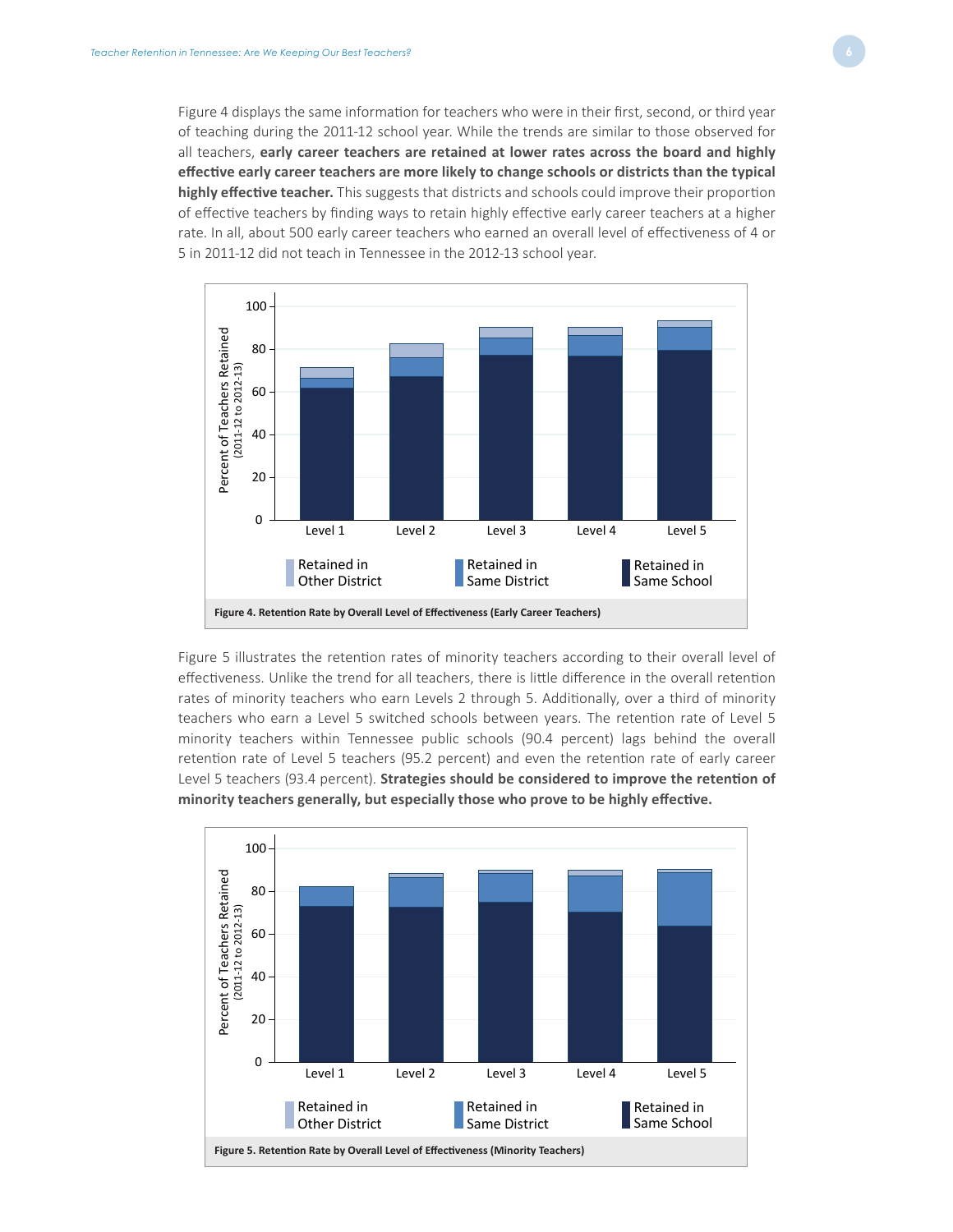#### VARIATION ACROSS DISTRICTS

Retention rates vary considerably across districts. Figure 6 shows retention rates for each district in Tennessee. The figure consists of many vertical bars, each representing a single district, placed alongside each other and sorted by the district retention rate. The district's retention rate can be found by looking at the combined height of the dark blue bar (retained in same school) and the medium blue bar (retained in different school, same district). As the figure shows, district retention rates tend to fall between around 85 and 95 percent, although some districts in this range display considerable movement of teachers from school to school while others look far more stable.



There is also **considerable variation in the rate at which districts retain their Level 5 teachers,** as illustrated by Figure 7. Most districts retain over 90 percent of their Level 5 teachers; 18 districts retained less than 90 percent. The variation is not explained by district size—small, medium, and large districts all varied considerably in their retention of Level 5 teachers. This suggests that it is possible for rural, urban, and suburban districts to retain their most effective teachers at high rates.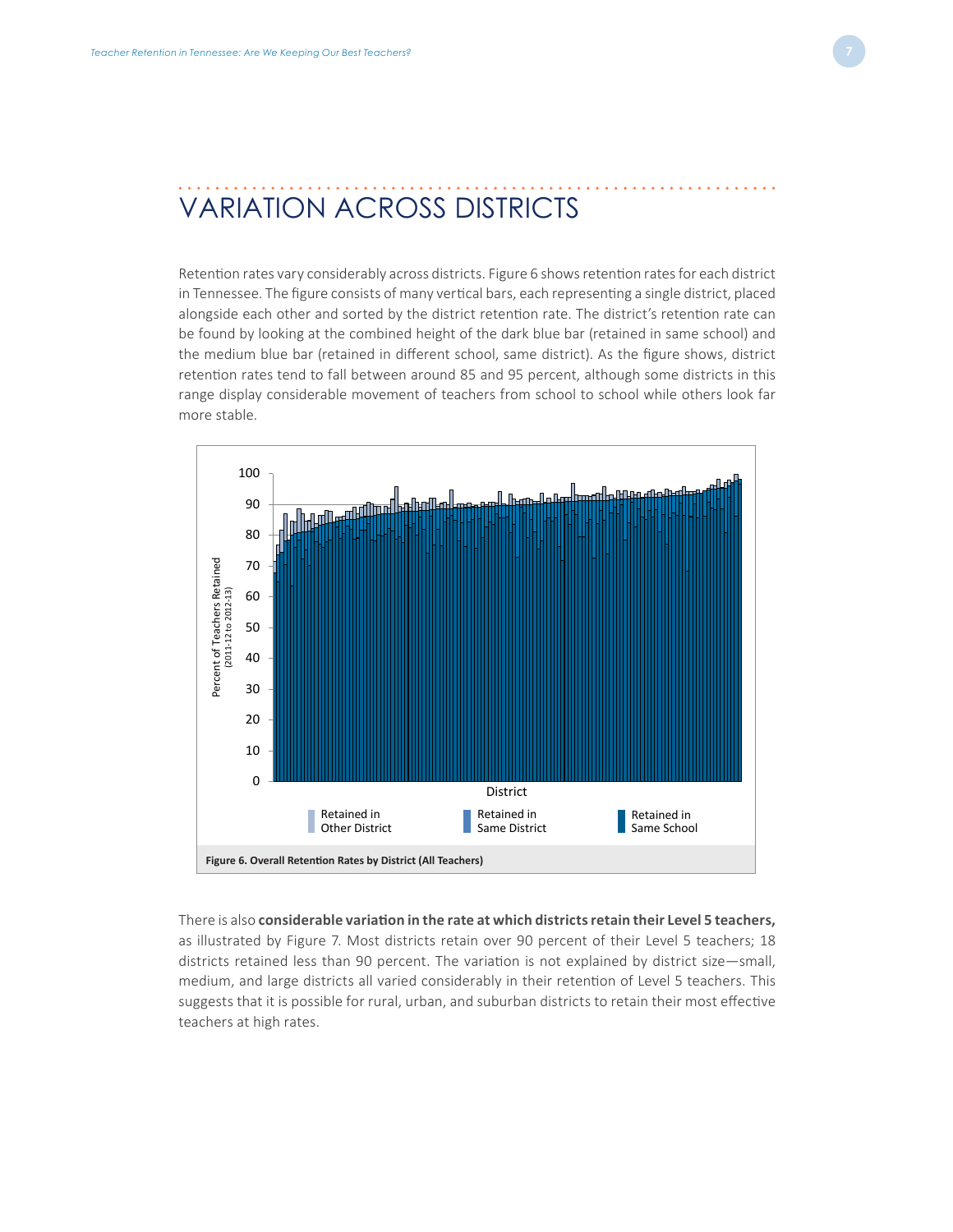

Figure 8 displays the difference in district retention rates between highly effective teachersthose earning a score of Level 4 or 5—and teachers earning scores of Level 1, 2, or 3.<sup>4</sup> For example, a district with a retention rate of 95 percent for Level 4 and 5 teachers and a 90 percent retention rate for Level 1, 2, and 3 teachers would have a difference of +5 percent. This figure shows that there is **considerable variation across districts in whether they are able to retain more effective teachers at a higher rate than less effective teachers.** While the majority of districts retain more effective teachers at a higher rate, 37 districts retain teachers earning scores of Level 1, 2, or 3 at a higher rate than teachers earning a score of Level 4 or 5. As in the case of the retention rates of the Level 5 teachers, this variation is not explained by district size.



<sup>4.</sup> Only districts with at least 10 teachers in each group are included in this analysis (as depicted in Figure 8).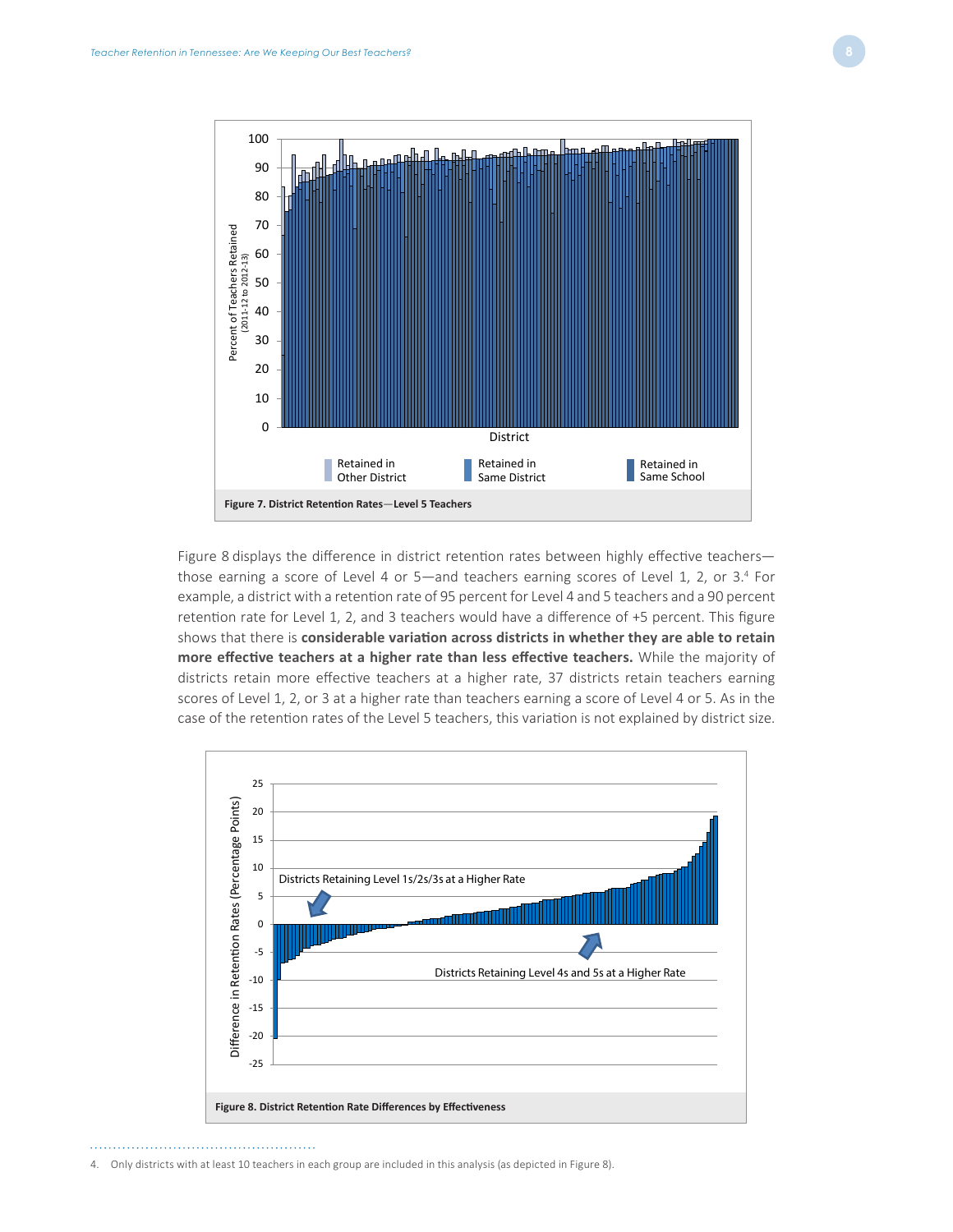

#### RETENTION OF HIGHLY EFFECTIVE TEACHERS AND SCHOOL WORKING CONDITIONS

Recent research has found that schools with strong working conditions have higher rates of teacher retention, yet relatively few studies have looked at the factors that specifically contribute to the retention of a school's most effective teachers.<sup>5</sup> We explored which working conditions were associated with retention of highly effective Tennessee teachers—those earning an overall level of effectiveness of 4 or 5. School-level ratings of several school working conditions were obtained from teachers' responses to a statewide survey of school working conditions, the Teaching, Empowering, Leading and Learning (TELL) survey.<sup>6</sup> Teachers were asked to strongly agree, agree, disagree or strongly disagree with several items related to each working condition category.

Of the working conditions included in this analysis, effective time use and functional teacher evaluation were significantly related to retention rates of highly effective teachers.<sup>7</sup>

- **Effective time use** occurs when teachers have sufficient time to meet their instructional and non-instructional responsibilities in the school.
- **Functional teacher evaluation** means teacher performance is assessed consistently and objectively and the evaluation results in useful feedback.

Figure 9 compares average school retention rates of effective teachers for (a) schools where most teachers agreed with the working condition survey items to (b) schools where most teachers disagreed.



- 
- 5. Borman, G. D., & Dowling, N. M. (2008). Teacher attrition and retention: A meta-analytic and narrative review of the research. *Review of Educational Research, 78*(3), 367-409; Johnson, S. M., Kraft, M. A., & Papay, J. P. (2012). How context matters in high-need schools: The effects of teachers' working conditions on their professional satisfaction and their students' achievement. *Teachers College Record, 114*(10), 1-39; Jacob, A., Vidyarthi, E., & Carroll, K. (2012). The Irreplaceables: Understanding the real retention crisis in America's urban schools. *TNTP*.
- 6. Since we are interested in school-level teacher retention rates from 2011-12 to 2012-13, we used data from the 2011 TELL survey. In 2011, over 70 percent of Tennessee teachers responded.
- 7. The school working conditions included effective time use, peer collaboration, professional development, professional expertise, resources, school culture, student behavior expectations, and teacher evaluation.